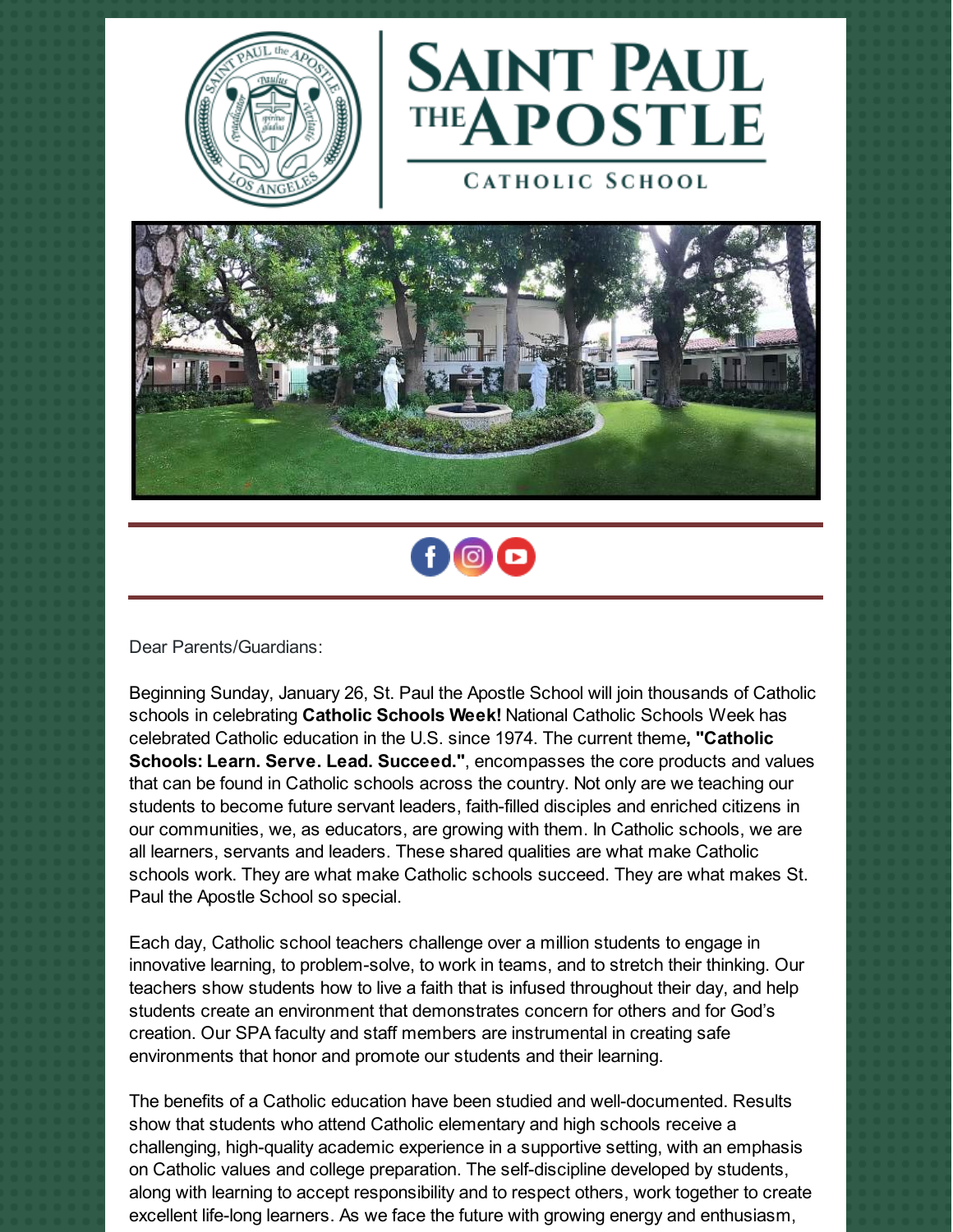please know that the faculty and I are eternally grateful for all that you do—both great and small—which is a true testament to your belief in, and commitment to, Catholic education and St. Paul the Apostle School.

We will begin our special CSW celebration on Sunday, January 26, by coming together at the **9:30 a.m. Mass.** All current school families, parishioners, and prospective school families are invited to join us for this special liturgy. The SPA Father's Club will be hosting a delicious **Pancake Breakfast** immediately following the 7:30 and 9:30 a.m. Masses. Parent volunteers (especially dads) will be needed to help set-up, flip pancakes, serve, and clean-up. Let's make this a great kick-off event for Catholic Schools Week!

Additionally, everyone is cordially invited to attend our **SPA School Open House** which will begin immediately after the 9:30 a.m. Mass. Please feel free to bring your relatives, friends, neighbors, and any prospective school families. Our students are eagerly anticipating having you visit their classrooms to see examples of some of the wonderful work they have done. Refreshments will be served, and guided tours of the campus conducted by our Student Council members will be available upon request.

And once again, to help facilitate this annual celebration, the faculty and students will gather together every morning during CSW for prayer and announcements. Our Student Council members will also be **"Spinning the Wheel"** to determine the event/activity we will be participating in each day. If last year was any indication, we anticipate that our students will once again enjoy this "game of chance." As always, parents are most welcome to join us each morning for prayer and the wheel-spinning results!

On behalf of the students, faculty, staff, and Paulist Fathers, I thank you for all that you do, and for the many ways you have helped us to grow and succeed throughout the years. We are extremely blessed!

Peace and blessings,

Crystal A. Pinkofsky Principal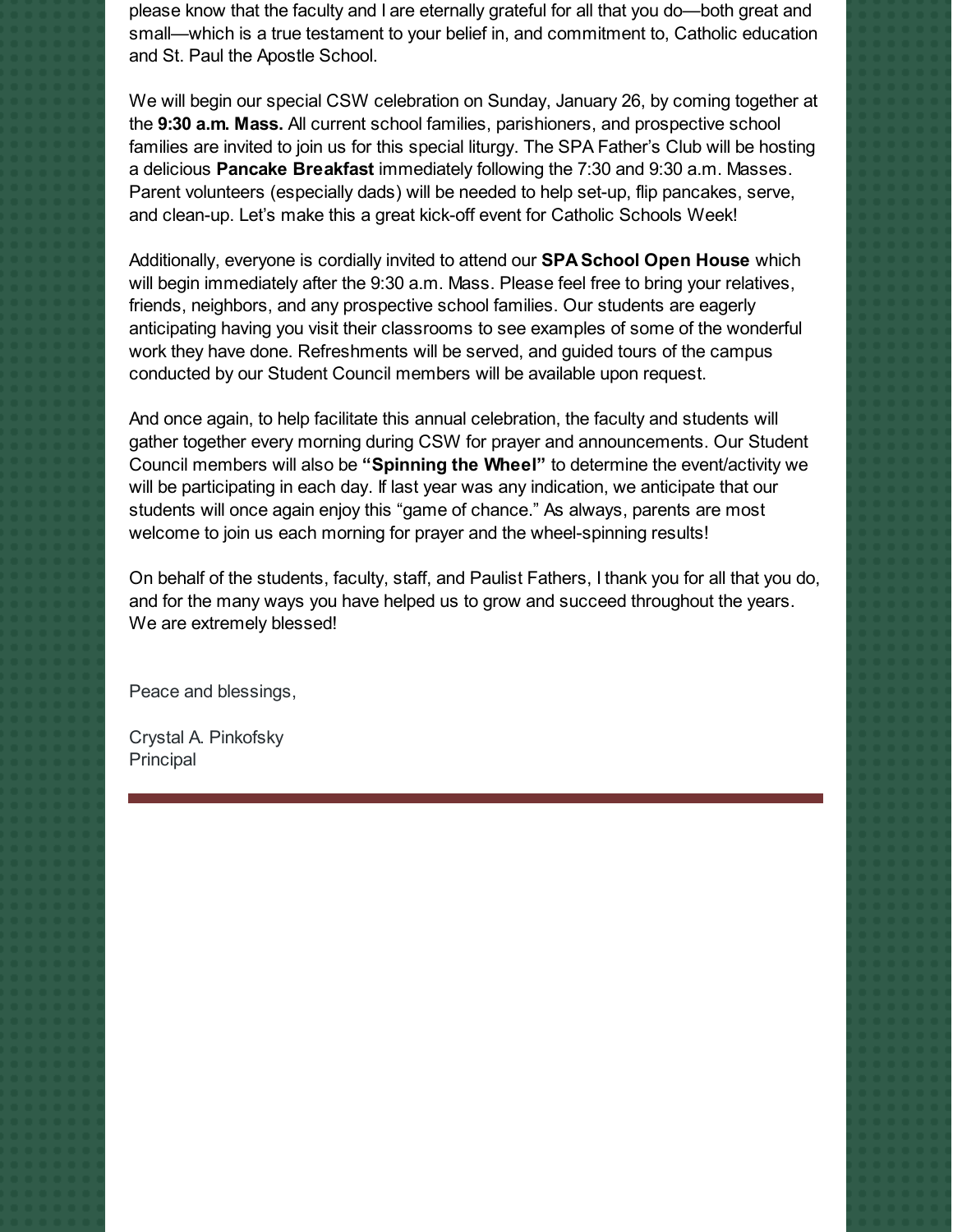| 13<br><b>JAN 2020, MON</b> | $08:00 - 10:00$ | 7th & 8th Grade Parents Intro - Miles to Go Drug Prevention Education - JCPC |
|----------------------------|-----------------|------------------------------------------------------------------------------|
|                            | $08:00 - 10:00$ | <b>PWC Meeting - MPR</b>                                                     |
|                            | $10:00 - 14:45$ | 7th and 8th Grade - Miles to Go - JACC                                       |
|                            | $16:00 - 17:00$ | Sports - Basketball Games - GYM                                              |
|                            | $18:30 - 19:30$ | 2nd Grade Sacrament Mtg - JCPC                                               |
| 14<br><b>JAN 2020, TUE</b> | $07:50 - 14:35$ | 7th and 8th Grade - Miles to Go - JACC                                       |
| 15<br><b>JAN 2020, WED</b> | $15:45 - 16:45$ | Sports - Basketball Game - GYM                                               |
|                            | $16:30 - 18:00$ | <b>School Board Meeting - JACC</b>                                           |
|                            | $18:30 - 20:30$ | 3rd Grade Prayer Service/Dinner - CH/JCPC                                    |
| 16<br><b>JAN 2020, THU</b> | $08:00 - 10:00$ | 5th and 6th Grade Parents Intro - Miles to Go - JCPC                         |
|                            | $10:00 - 14:45$ | 5th & 6th Grade - Miles to Go - Media Center                                 |
|                            | $15:30 - 17:30$ | Sports - Basketball Games - GYM                                              |
| 17<br><b>JAN 2020, FRI</b> | $07:30 - 13:00$ | 5th and 6th grade - Miles to Go - Media Center                               |
|                            | $15:15 - 19:15$ | Sports - Basketball Games - GYM                                              |
| 18<br><b>JAN 2020, SAT</b> | $09:00 - 15:30$ | Sports - Basketball Games - GYM                                              |
| 19<br><b>JAN 2020, SUN</b> | $13:00 - 16:00$ | Sports - Basketball Games - GYM                                              |
| 20<br><b>JAN 2020, MON</b> | All day         | NO School - Martin Luther King Day                                           |
| 21<br><b>JAN 2020, TUE</b> | $15:30 - 16:30$ | Sports - Basketball Games - GYM                                              |
| 22<br><b>JAN 2020, WED</b> | $15:45 - 16:45$ | Sports - Basketball Games - GYM                                              |



## **PARENTS: SAVE THE DATE!**

Parent information meetings for "Miles to Go" (our school's drug education program for grades 5 through 8) are scheduled for Monday, January 13, at 8:00 a.m., and Thursday, January 16, at 8:00 a.m. Both sessions will be held in the JCPC. Parents from any grade level are welcome to attend either presentation.

The presentation includes vital up-to-date information on good health and body model, caffeine, tobacco, vaping, alcohol, and marijuana. Information will also be shared regarding how and what material will be presented to students at each level. Please speak to Nurse Anderson should you have any concerns or need more clarification regarding the topics.



## **HECKER AWARD CELEBRATION**

The Paulist Fathers, St. Paul the Apostle Catholic Community, and the PWC cordially invite all parents to join us as we honor our beloved school nurse, Ms. Van Anderson! "Nurse A" will be celebrated for her 37 years of service to our school community, and presented with the Isaac Hecker Service Award at a Cocktail Reception on Saturday, February 8, at 6:30 p.m. in the SPA School gymnasium. Please note that this event is for ADULTS ONLY. Invitations will be sent to all of our school families soon! We ask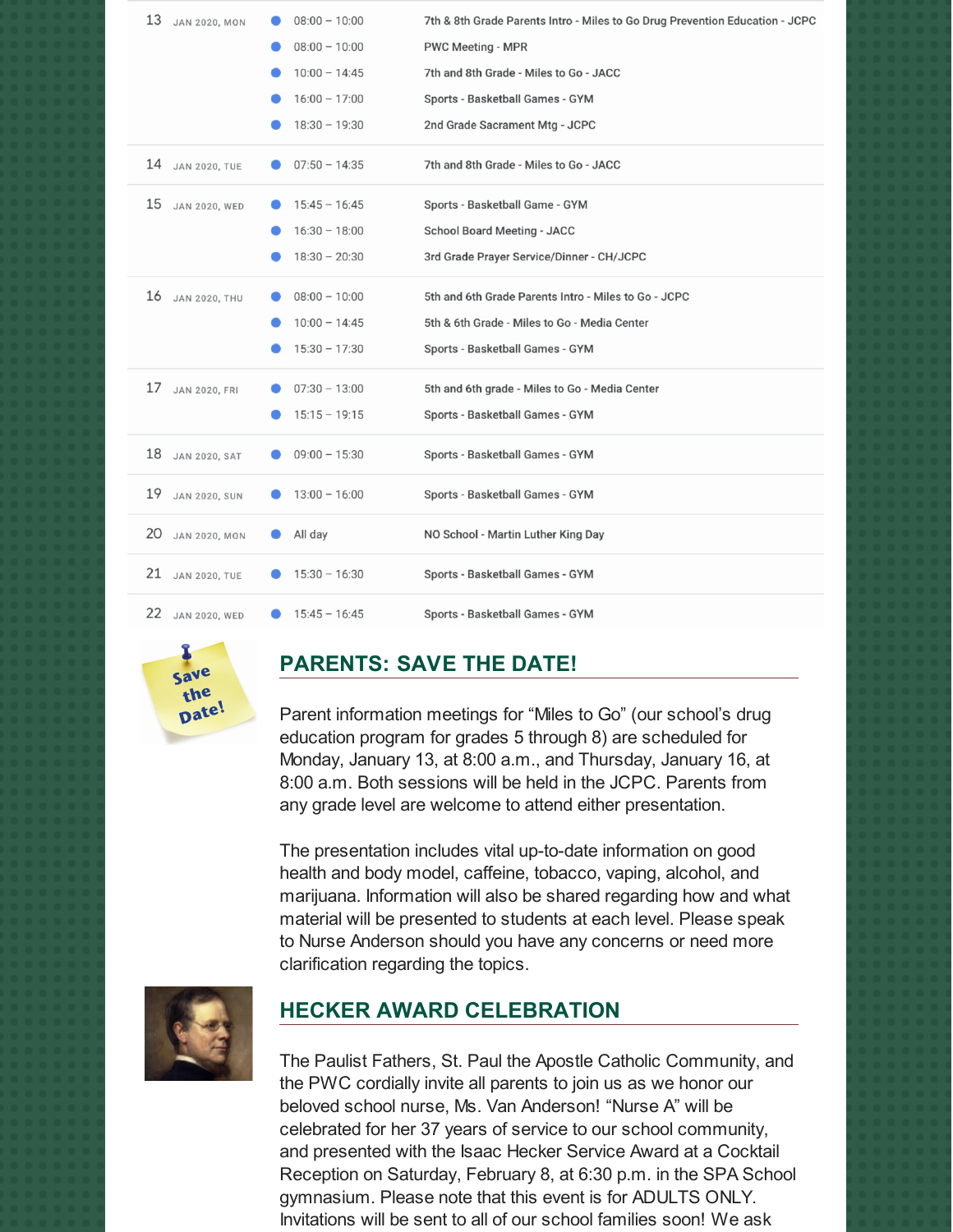that you RSVP as soon as possible so that we can have an accurate guest count for the evening. We hope to see you there!



## **LET'S GO SAINTS!**

Everyone is invited to come out and cheer on our SPA Girls' varsity soccer and basketball teams! All of the soccer games are away as noted below. All of the basketball games are held here at SPA unless otherwise noted in the schedule. Please contact Coach Keith Mortimer or Coach Anthony Palmieri if you have any questions. *Go, Saints!*

#### *PBL Varsity Girls' Soccer Schedule:*

| Monday, 1/13    | 3:30 p.m.   | SPA vs. St. Matthew (away) |
|-----------------|-------------|----------------------------|
| Wednesday, 1/22 | $2:30$ p.m. | SPA vs. Archer (away)      |
| Wednesday, 1/29 | $3:45$ p.m. | SPA vs. Crossroads (away)  |

## *PBL Varsity Girls' Basketball Schedule:*

| Monday, 1/13   | 4:00 p.m. | SPA vs. St. Monica        |
|----------------|-----------|---------------------------|
| Thursday 1/16  | 3:45 p.m. | SPA vs. Crossroads (away) |
| Tuesday 1/21   | 3:30 p.m. | SPA vs. Geffen            |
| Wednesday 1/22 | 3:45 p.m. | SPA vs. Notre Dame        |
| Thursday 1/23  | 4:00 p.m. | SPA vs. Wildwood          |
| Tuesday 1/28   | 3:30 p.m. | SPA vs. Calvary           |
| Tuesday 1/28   | 5:00 p.m. | SPA vs. Corpus Christi    |
| Tuesday 2/11   | 4:00 p.m. | SPA vs. St. Monica (away) |



# **NO SCHOOL NEXT MONDAY!**

Please note that school will not be in session next Monday, January 20, in honor of the Martin Luther King, Jr. holiday. Classes will resume Tuesday morning when we gather as a faith community for prayers and announcements.



# **FINGERPRINTING at SPA**

All parents who volunteer to assist us with SPA student activities (i.e. coaching, chaperoning field trips, helping in the classrooms/library, yard duty, etc.) MUST first be fingerprinted as part of the Safe Environment directives from the Archdiocese of Los Angeles. We will have another opportunity for you to schedule an appointment here at SPA. The session will be held on Tuesday, January 21, from 12:00 p.m. until 6:45 p.m. in the Multi-purpose room. To reserve an appointment time please call Cheryl Crump at 310-474-1588, or email: **[ccrump@sp-apostle.org](mailto:ccrump@sp-apostle.org)**. Please remember to bring a valid photo ID with you.

# **PWC NEWS CORNER!**



**PWC MOTHERS' LUNCHEON**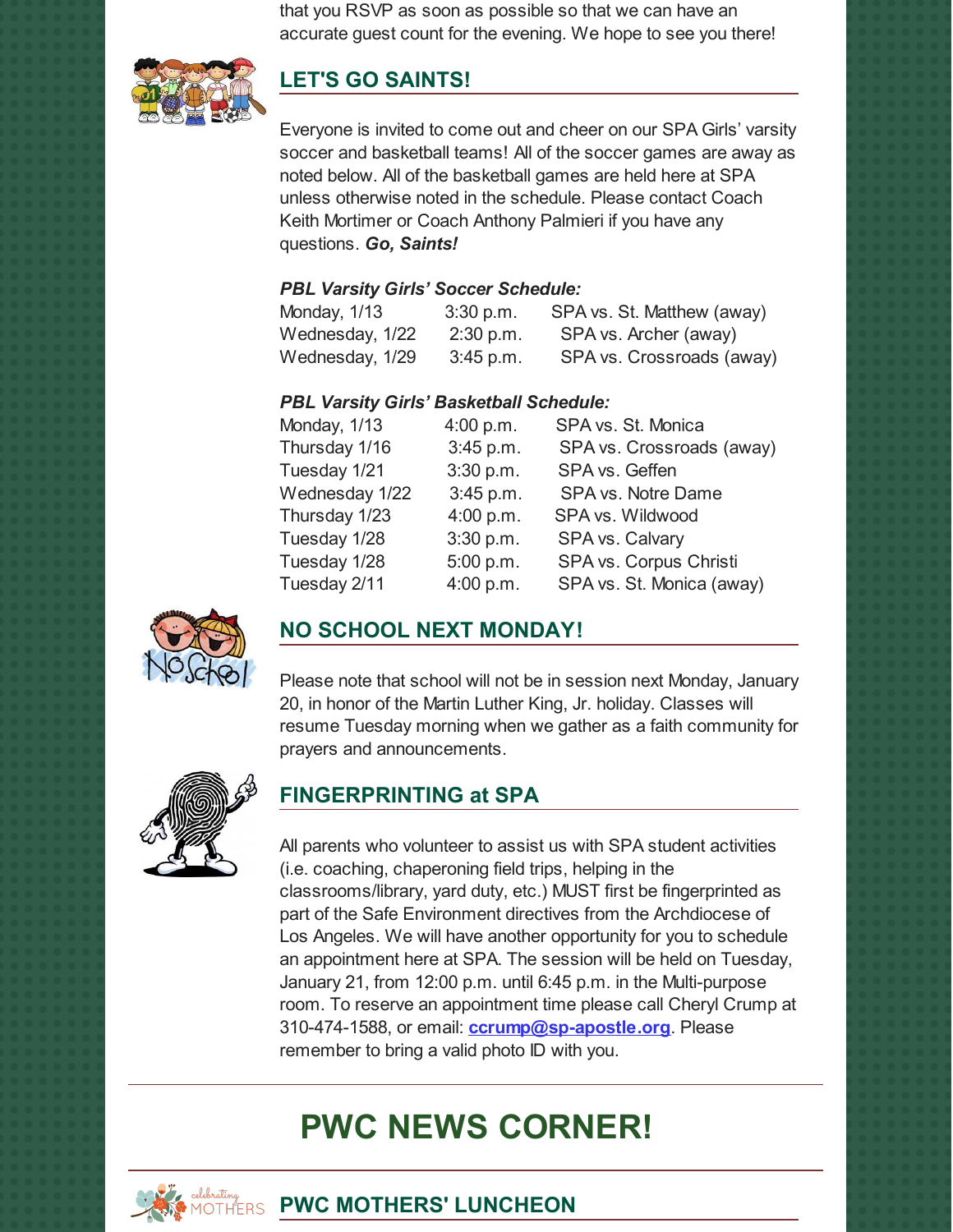The PWC Mothers' Luncheon will be held on Sunday, February 9, following the 11:30 a.m. Mass. Our speaker this year will be Dr. Judy Ho, award-winning clinical psychologist, TV personality, and author of the book "Stop Self-Sabotage". ALL SPA mothers, current and alumni, are invited to celebrate the unwavering dedication and service that each of you provide to the SPA community. Come and reserve a table with friends and spend the afternoon with amazing company! We will have wonderful raffle baskets available courtesy of the PWC. Please view the attached invitation and RSVP by January 27, 2020.

> THE 2019-2020 BOARD OF THE PWC REQUESTS THE PLEASURE OF YOUR COMPANY AT THE PWC MOTHERS' LUNCHEON **HONORING**

THE PAST PRESIDENTS OF THE PWC

SUNDAY, FEBRUARY 9, 2020

11:30 A.M. MASS FOLLOWED BY LUNCH AT 12:30 P.M.

**ST. PAUL THE APOSTLE SCHOOL** 1536 SELBY AVENUE **LOS ANGELES** 

PLEASE RSVP AT SCHOOL.SP-APOSTLE.ORG BY JANUARY 27, 2020

FOR MORE INFORMATION, PLEASE CONTACT: MOLLY KUBLICKI AT MOLLYKUBLICKI@ICLOUD.COM

CLICK ON THIS LINK TO REGISTER: https://www.prestoregister.com/cgi-bin/order.pl?ref=spapwc44&fm=35



## **MARK YOUR CALENDARS!**

As we continue to move forward into 2020, please note the following on your calendars and make plans to join in on the various community gatherings and celebrations.

January 14<sup>th</sup> at 7:00 p.m. in the Media Center - Initial meeting for